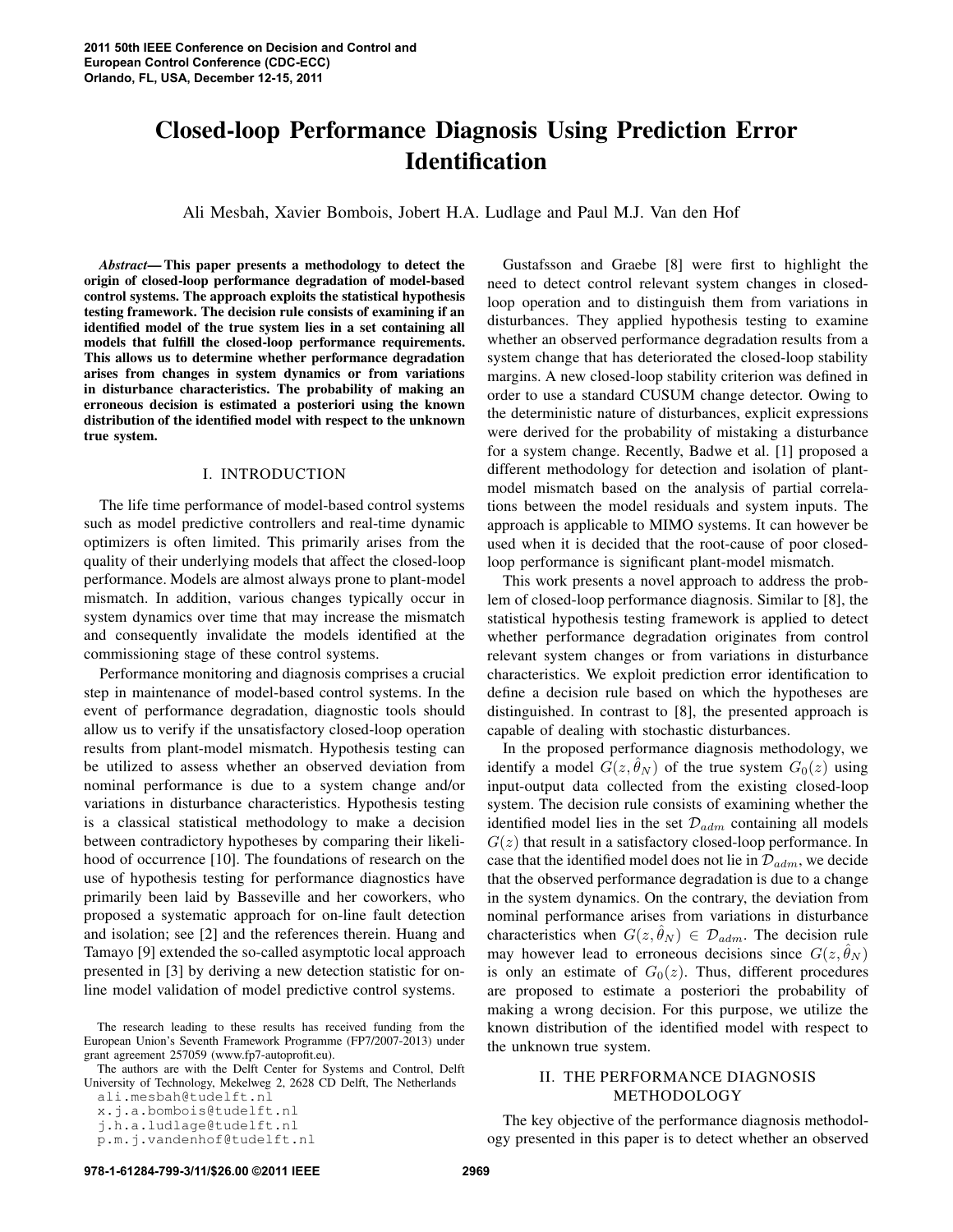closed-loop performance deterioration is due to control relevant system changes or due to variations in disturbance characteristics. This is not necessarily the same as online model validation and detection of any changes in the system dynamics. We therefore aim to assess the closed-loop performance instead of directly evaluating the model quality.

In this work, we analyze the performance of the closedloop system depicted in Fig. 1. Our attention is restricted to a stable linear time-invariant single input single output system. The true system is represented as:

$$
y(t) = \overbrace{G(z, \theta_0)}^{G_0(z)} u(t) + \overbrace{H(z, \theta_0)e(t)}^{v(t)},
$$
 (1)

where  $\theta_0 \in \mathbf{R}^k$  is an unknown parameter vector;  $e(t)$  is a white noise with variance  $\sigma_e^2$ ;  $G(z, \theta_0)$  and  $H(z, \theta_0)$  are stable discrete-time transfer functions. Note that  $H(z, \theta_0)$  is assumed to be monic and minimum-phase. In Fig. 1,  $r(t)$ represents an excitation signal used for identification.

The performance of a closed-loop system can be expressed in various ways. We adopt the following performance measure for a stable closed-loop system made up of a system  $G(z, \theta)$  and an existing controller  $C(z)$ :

$$
J(G, C, W_l, W_r) = \sup_{\omega} \bar{J}(\omega, G, C, W_l, W_r)
$$
 (2)

with

$$
\bar{J}(\omega, G, C, W_l, W_r) = \bar{\sigma} \left( W_l(e^{j\omega}) F(G(e^{j\omega}), C(e^{j\omega})) W_r(e^{j\omega}) \right)
$$
\n
$$
F(G, C) \triangleq \left( \frac{\frac{GC}{1+GC}}{\frac{1+GC}{1+GC}} \frac{\frac{G}{1+GC}}{\frac{1}{1+GC}} \right),
$$
\n(3)

where  $\bar{\sigma}(A)$  denotes the largest singular value of A;  $W_l(z)$ and  $W_r(z)$  are chosen diagonal performance weighting filters. It is evident that  $J(G, C, W_l, W_r) \leq 1$  ensures that the four entries of  $W_l(z)F(G, C)W_r(z)$  have an  $H_{\infty}$ -norm smaller than or equal to one. Note that Eq. (3) gives the most general form of the adopted performance measure. The performance filters can be selected such that the performance measure is expressed as a weighted function of  $\frac{C}{1+GC}$  or  $\frac{1}{1+GC}$ . The latter transfer functions relate the disturbance  $v(t)$  to the system input  $u(t)$  and system output  $y(t)$ , respectively.

The weightings  $W_l$  and  $W_r$  are chosen at the commissioning stage such that any loop  $[C \ G]$  achieving  $J(G, C, W_l, W_r) \leq 1$  is able to reject adequately the disturbance  $v(t)$ . This is to ensure that signals  $u(t)$  and  $y(t)$  have a sufficiently small variance in the presence of the disturbance  $v(t)$  to fulfill some pre-specified requirements.

The controller  $C(z)$  in the closed-loop system of Fig. 1 has been constructed based on the knowledge of system dynamics at the commissioning stage. The controller  $C(z)$ stabilizes  $G_0(z)$  and ensures the nominal performance level:

$$
J(G, C, W_l, W_r) \le 1\tag{4}
$$

with  $G = G_0(z)$ . The loop [C G<sub>0</sub>] at commissioning thus exhibits a satisfactory performance in terms of coping with the disturbance  $v(t)$ .

To present our performance diagnosis methodology, we first introduce the sets  $\mathcal{D}_{adm}$  and  $\mathcal{V}_J$ .

Definition 1: Given the existing controller  $C(z)$ , the region  $\mathcal{D}_{adm}$  is the set of all transfer functions  $G(z)$  that are stabilized by  $C(z)$  and achieve the nominal performance  $J(G, C, W_l, W_r) \leq 1.$ 

Definition 2: The set  $V_J$  contains the power spectrum  $\Phi_{v}(\omega)$  of all disturbances  $v(t)$  which are sufficiently rejected by all loops  $[C \ G]$  satisfying  $J(G, C, W_l, W_r) \leq 1$ . The disturbance  $v(t)$  is deemed to be sufficiently rejected by a loop if the corresponding input and output signals have a reasonably small variance in accordance with the prespecified requirements.

At the commissioning stage, the controller  $C(z)$  ensures that  $G_0 \in \mathcal{D}_{adm}$  and  $\Phi_v(\omega) \in \mathcal{V}_J$ . In the course of operation, situations may arise that the system dynamics  $G_0(z)$  and/or the disturbance spectrum  $\Phi_v(\omega)$  change. In the event of an observed performance drop, i.e. an increase in the variance of input and output signals, one of the following two scenarios holds:

- 1) the system dynamics  $G_0(z)$  remains in  $\mathcal{D}_{adm}$  which implies that the disturbance spectrum  $\Phi_v(\omega)$  no longer lies in  $V_J$ ;
- 2) the system dynamics  $G_0(z)$  moves outside  $\mathcal{D}_{adm}$ .

Therefore, the detection problem under study in this paper is to decide which one of the following hypotheses holds when a performance drop is observed:

$$
\mathcal{H}_0: G_0(z) \in \mathcal{D}_{adm} \mathcal{H}_1: G_0(z) \notin \mathcal{D}_{adm}.
$$
\n
$$
(5)
$$

In a nutshell, the hypothesis test can be restated as:

- $\mathcal{H}_0$ : performance drop does not result from changes in  $G_0(z)$
- $\mathcal{H}_1$ : performance drop results from changes in  $G_0(z)$ .

(6)

**Remark:** Under the null hypothesis  $H_0$ , the system dynamics  $G_0(z)$  is not necessarily the same as that at commissioning, but the eventual changes in  $G_0(z)$  do not lead to a degraded performance level, i.e.  $J(G_0, C, W_l, W_r)$ remains smaller than or equal to 1. On the contrary,  $J(G_0, C, W_l, W_r) > 1$  under the alternative hypothesis. When  $H_1$  is true, the disturbance spectrum may not be identical to that at the commissioning stage as  $\Phi_v(\omega)$  might have also moved outside  $V_J$ . In this case, we could consider a subsequent hypothesis test distinguishing between  $\Phi_v(\omega) \in$  $V_J$  and  $\Phi_{v}(\omega) \notin V_J$ . This hypothesis test can be performed in a similar way as discussed in this paper.



Fig. 1. The closed-loop system  $[C G_0]$ .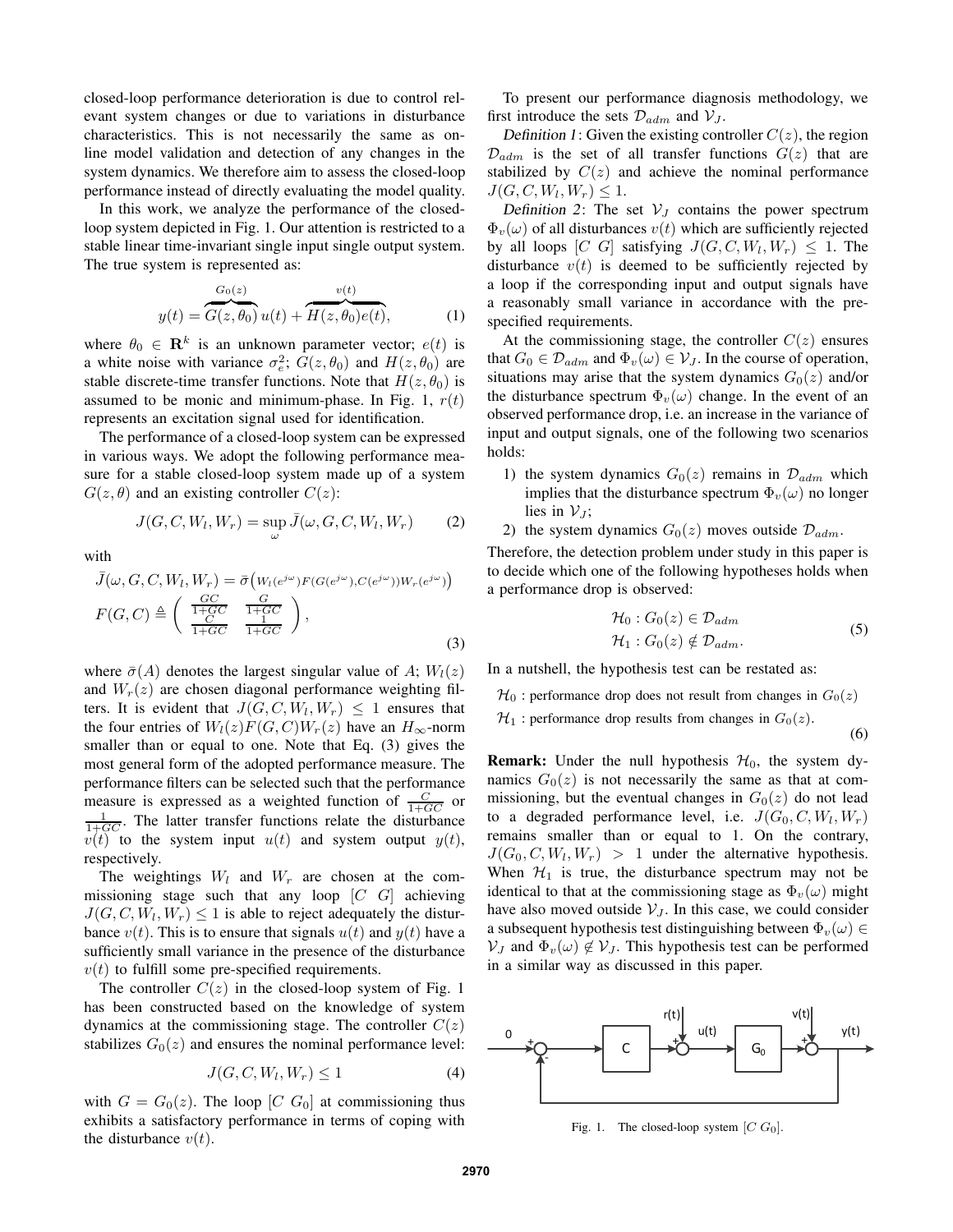To be able to discriminate between the two hypotheses in Eq. (5), an identification experiment is performed in closedloop with the existing controller to identify a model of the unknown true system  $G_0(z)$ . The identification experiment consists of exciting the system with a sequence  $r(t)$  (t =  $0 \cdots N-1$ , as depicted in Fig. 1, and generating for instance the data set  $Z^N = \{u(t), y(t) | t = 0 \cdots N - 1\}$ . It is assumed that we can construct a full order model structure  $\mathcal{M} = \{G(z, \theta), H(z, \theta)\}\$  such that  $\theta_0$  is the only value of the parameter vector for which  $\{G(z, \theta), H(z, \theta)\}\)$  represents the true system. The identified parameter vector  $\hat{\theta}_N$  can then be defined as:

$$
\hat{\theta}_N = \arg\min_{\theta} \frac{1}{N} \sum_{t=0}^{N-1} \epsilon^2(t, \theta), \tag{7}
$$

where  $\epsilon(t, \theta) = H(z, \theta)^{-1}(\psi(t) - G(z, \theta)u(t))$ . Provided that N is sufficiently large,  $\hat{\theta}_N$  is asymptotically normally distributed around the true parameter vector  $\theta_0$ . This suggests that  $\hat{\theta}_N \sim \mathcal{N}(\theta_0, P_\theta)$  with  $P_\theta$  being a strictly positive definite matrix:

$$
P_{\theta} = \frac{\sigma_e^2}{N} \left( \mathbb{E} \left[ \left( \frac{\partial \epsilon(t, \theta)}{\partial \theta} |_{\theta_0} \right) \left( \frac{\partial \epsilon(t, \theta)}{\partial \theta} |_{\theta_0} \right)^T \right] \right)^{-1}, \quad (8)
$$

which can be estimated from  $\hat{\theta}_N$  and  $Z^N$  [11].

We use the identified model  $G(z, \hat{\theta}_N)$  to determine the most likely hypothesis. The decision rule that allows us to decide between  $\mathcal{H}_0$  and  $\mathcal{H}_1$  is formulated as:

$$
G(z, \hat{\theta}_N) \in \mathcal{D}_{adm} \Rightarrow \text{choose } \mathcal{H}_0
$$
  

$$
G(z, \hat{\theta}_N) \notin \mathcal{D}_{adm} \Rightarrow \text{choose } \mathcal{H}_1.
$$
 (9)

A decision rule is typically characterized by probabilities that quantify the probability of making wrong and right choices. Fig. 2 illustrates the two possibilities of making an erroneous decision in the decision rule stated in Eq. (9). As can be seen, there is a risk that we opt for  $\mathcal{H}_0$  while the true system  $G_0(z)$ does not lie in  $\mathcal{D}_{adm}$ . Clearly this is a wrong decision as the closed-loop performance degradation arises from changes in the system dynamics, whereas we have attributed the cause of deviation from the nominal performance to variations in  $\Phi_{v}(\omega)$ . On the other hand,  $\mathcal{H}_1$  might be chosen erroneously when in effect  $\mathcal{D}_{adm}$  includes the true system  $G_0(z)$  as shown in Fig. 2(b). This is also a wrong decision since the system dynamics are not responsible for the performance deterioration.

To assess the quality of our decision a posteriori, we first use the confidence region that is constructed based on  $\hat{\theta}_N \sim \mathcal{N}(\theta_0, P_\theta)$ . The confidence region  $\mathcal{D}(\hat{\theta}_N, P_\theta)$  is a set of systems  $G(z, \theta)$  centered around the identified model  $G(z, \hat{\theta}_N)$ . The set contains the unknown true system  $G_0(z)$ at a pre-specified probability level  $\alpha$  [7]:

$$
\mathcal{D}(\hat{\theta}_N, P_{\theta}) = \{ G(z, \theta) \mid \theta \in U, U = \{ \theta \mid (\theta - \hat{\theta}_N)^T P_{\theta}^{-1} (\theta - \hat{\theta}_N) < \mathcal{X} \} \}.
$$
\n<sup>(10)</sup>

In Eq. (10),  $X$  is a real constant such that

$$
Pr(\chi^2(k) < \mathcal{X}) = \alpha,\tag{11}
$$



Fig. 2. The possibilities of making an erroneous decision in the decision rule stated in Eq. (9).

where  $\chi^2(k)$  is a chi-square distribution with k degrees of freedom. In fact,  $\mathcal{D}(\hat{\theta}_N, P_{\theta})$  comprises a set of transfer functions that are parameterized by the real vector  $\theta$  belonging to an uncertainty ellipsoid. In case we can verify that for instance not only  $G(z, \hat{\theta}_N)$  lies in  $\mathcal{D}_{adm}$ , but also the whole set  $\mathcal{D}(\hat{\theta}_N, P_{\theta})$  is within  $\mathcal{D}_{adm}$ , the confidence in our choice of  $H_0$  will at least be equal to the probability level  $\alpha$ . This test can be performed by computing the so-called worst and best case performance achieved over all closed-loop systems made up of the existing controller  $C(z)$  and the systems lying in  $\mathcal{D}(\hat{\theta}_N, P_\theta)$ .

Definition 3: Consider an uncertainty set  $\mathcal{D}(\hat{\theta}_N, P_{\theta})$  of the parameterized transfer functions  $G(z, \theta)$ . For the existing controller  $C(z)$ , the worst and best case performance achieved over all systems in  $\mathcal{D}(\hat{\theta}_N, P_{\theta})$  are defined as:

$$
J_{WC}(G, C, W_l, W_r) = \sup_{\omega} \bar{J}_{WC}(\omega, G, C, W_l, W_r) \quad (12)
$$

and

$$
J_{BC}(G, C, W_l, W_r) = \sup_{\omega} \bar{J}_{BC}(\omega, G, C, W_l, W_r), \quad (13)
$$

respectively, where

$$
\bar{J}_{WC}(\omega, G, C, W_l, W_r) = \max_{G(z, \theta) \in \mathcal{D}} \bar{J}(\omega, G, C, W_l, W_r)
$$
(14)

$$
\bar{J}_{BC}(\omega, G, C, W_l, W_r) = \min_{G(z, \theta) \in \mathcal{D}} \bar{J}_{(\omega, G, C, W_l, W_r)}.
$$
 (15)

A procedure to compute the worst and best case performance is described in Section III.

Since  $G_0(z) \in \mathcal{D}(\hat{\theta}_N, P_\theta)$ , the worst and best case performance represent a lower bound and an upper bound for the closed-loop performance achieved with the true system, respectively. These bounds allow us to assess the probability of making a wrong decision by examining whether the worst and best case performance satisfy the nominal performance level, i.e.  $J(G, C, W_l, W_r) \leq 1$ . Hence, we define the following likelihood measure on the basis of the decision rule given in Eq. (9):

If 
$$
\mathcal{H}_0
$$
 is chosen, verify  $J_{WC} \le 1$   
If  $\mathcal{H}_1$  is chosen, verify  $J_{BC} > 1$ . (16)

In case that the above measure holds for the chosen hypothesis, the probability of making a correct decision is at least  $\alpha$ , i.e. the probability level at which  $\mathcal{D}(\hat{\theta}_N, P_{\theta})$  contains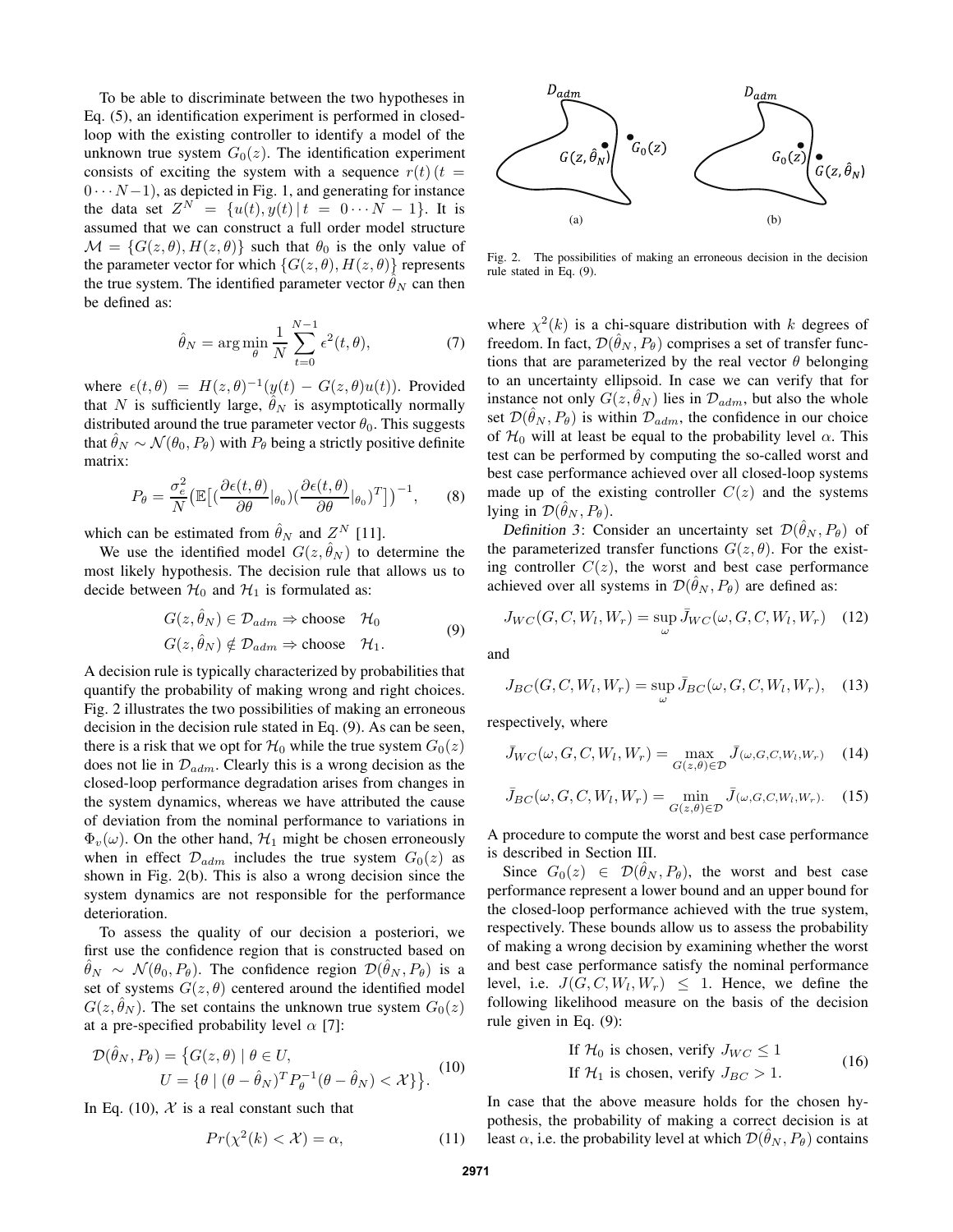$G<sub>0</sub>(z)$ . Eq (16) indicates that when the worst case performance meets the nominal performance level, i.e. Eq  $(4)$ , the likelihood that variations in  $\Phi_{\nu}(\omega)$  cause the observed performance degradation is at the probability level  $\alpha$ . This results from the fact that the uncertainty region  $\mathcal{D}(\hat{\theta}_N, P_\theta)$ lies entirely in  $\mathcal{D}_{adm}$  and therefore the probability that  $\mathcal{D}_{adm}$ contains  $G_0(z)$  is at least  $\alpha$ . On the contrary, if  $J_{BC} > 1$ ,  $\mathcal{D}(\hat{\theta}_N, P_{\theta})$  is fully outside  $\mathcal{D}_{adm}$ . The latter suggests that the deviation from nominal performance is due to changes in the true system, i.e.  $G_0(z) \notin \mathcal{D}_{adm}$ , for a probability of at least  $\alpha$ .

Nonetheless, the likelihood measure stated in Eq. (16) is a conservative tool to determine the chances of making a wrong decision. Situations may occur that the uncertainty region  $\mathcal{D}(\hat{\theta}_N, P_{\theta})$  lies neither entirely in  $\mathcal{D}_{adm}$  nor entirely outside  $\mathcal{D}_{adm}$ . For instance in Fig. 3,  $\mathcal{D}_{adm}$  fully contains  $\mathcal{D}(\hat{\theta}_N, P_{\theta})$  only for small probability levels, whereas the probability that  $G(z, \hat{\theta}_N)$  has been generated by a true system  $G_0(z)$  inside  $\mathcal{D}_{adm}$  can be much larger. Thus, the likelihood measure becomes misleading particularly when  $G(z, \hat{\theta}_N)$  lies close to the boundary of  $\mathcal{D}_{adm}$ . We therefore employ the following procedure to estimate the actual probability of making a wrong decision directly based on the distribution of the identified parameter vector, i.e.  $\hat{\theta}_N \sim$  $\mathcal{N}(\theta_0, P_\theta)$ . This procedure no longer relies on the uncertainty region  $\mathcal{D}(\hat{\theta}_N, P_{\theta}).$ 

The probability of making an erroneous decision when opting for  $\mathcal{H}_0$  and  $\mathcal{H}_1$  can be expressed as:

$$
Pr_{\mathcal{H}_0}\{G(z, \hat{\theta}_N) \text{ generated by } G_0(z) \notin \mathcal{D}_{adm}\}\qquad(17)
$$

and

$$
Pr_{\mathcal{H}_1} \{ G(z, \hat{\theta}_N) \text{ generated by } G_0(z) \in \mathcal{D}_{adm} \},\qquad(18)
$$

respectively.  $Pr_{\mathcal{H}_0}$  is the probability that  $G(z, \hat{\theta}_N)$  has been generated by a true system, which does not exhibit satisfactory closed-loop performance. It therefore represents the likelihood of making a wrong decision when  $G(z, \hat{\theta}_N) \in \mathcal{D}_{adm}$ as shown in Fig. 2(a). On the contrary, Eq. (18) corresponds to the probability of making an erroneous decision when  $\mathcal{H}_1$ is chosen; see Fig. 2(b).  $Pr_{H_1}$  denotes the probability that  $G(z, \hat{\theta}_N)$  has been generated by a true system lying in  $\mathcal{D}_{adm}$ . Hence,  $Pr_{\mathcal{H}_1}$  represents the probability of attributing the performance degradation to changes in the system dynamics while in effect  $G_0(z) \in \mathcal{D}_{adm}$ .



Fig. 3. The situation in which the measure stated in Eq. (16) will become conservative to assess the probability of making an erroneous decision.

As  $\mathcal{D}_{adm}$  cannot be explicitly described, the probability of making a wrong decision is approximated by the use of randomized algorithms; see, e.g., [12]. We utilize the procedure presented in [6] to estimate  $Pr_{\mathcal{H}_0}$  and  $Pr_{\mathcal{H}_1}$ . According to the known distribution  $\Delta \theta = \theta_N - \theta_0 \sim$  $\mathcal{N}(0, P_{\theta})$ , we generate *n* random realizations  $\Delta \theta^{(i)}$  (*i* =  $1 \cdots n$ ) of  $\Delta \theta$  and subsequently construct the parameter vectors  $\theta^{(i)} = \hat{\theta}_N + \Delta \theta^{(i)}$   $(i = 1 \cdots n)$ . The latter parameter vectors in fact include possible values for the unknown true parameter vector  $\theta_0$  that parameterizes the true system  $G_0(z)$ . This allows us to estimate the probabilities  $Pr_{\mathcal{H}_0}$  and  $Pr_{\mathcal{H}_1}$  as:

$$
\hat{Pr}_{\mathcal{H}_0} = \frac{\text{Number of realizations when } G(z, \theta^{(i)}) \notin \mathcal{D}_{adm}}{n}
$$
\n
$$
\hat{Pr}_{\mathcal{H}_1} = \frac{\text{Number of realizations when } G(z, \theta^{(i)}) \in \mathcal{D}_{adm}}{n}.
$$
\n(19)

It is proven in [12] that if we choose

$$
n > \frac{1}{2\epsilon^2} \ln \frac{2}{\delta},\tag{20}
$$

the probability that  $|\hat{Pr}_{\mathcal{H}_j} - Pr_{\mathcal{H}_j}| > \epsilon (j = 0, 1)$  will be smaller than  $\delta$ .

### III. CLOSED-LOOP PERFORMANCE ANALYSIS

It is demonstrated that closed-loop performance analysis can be used as a tool to assess the quality of our decision. In this section, we present a procedure to compute the best case performance achieved over all closed-loop systems made up of the existing controller and systems lying in an uncertainty set  $\mathcal{D}(\hat{\theta}_N, P_\theta)$ . The performance of a closed-loop system  $[C G]$  is defined as the largest singular value of a weighted version of the matrix containing the four closed-loop transfer functions, i.e. Eq. (2). This implies that our description of the worst and best case performance given in Definition 3 is general since the most commonly used performance measures can be derived by an appropriate choice of the weightings.

Bombois et al. [4] presented a procedure to compute the worst case performance. They showed that the worst case performance achieved over all systems in such an uncertainty set is the solution of a convex optimization problem involving LMI constraints. In the sequel, it is demonstrated that the best case performance  $\bar{J}_{BC}(\omega, G, C, W_l, W_r)$  can be computed exactly at each frequency by translating Eq. (15) into an LMI-based optimization problem. We exploit the fact that all model structures can be rewritten as:

$$
G(z,\theta) = \frac{Z_N(z)\theta}{1 + Z_D(z)\theta},\tag{21}
$$

where  $Z_N$  and  $Z_D$  are row vectors containing delays and zeros. It is evident that the numerator and denominator of the transfer function  $G(z, \theta)$  are linearly dependent on the uncertain parameter vector. The following proposition summarizes the procedure to compute  $\bar{J}_{BC}(\omega, G, C, W_l, W_r)$ .

Proposition 4: Consider an uncertainty set  $\mathcal{D}(\hat{\theta}_N, P_{\theta})$  and a controller  $C(z) = X(z)/Y(z)$ . The best case closed-loop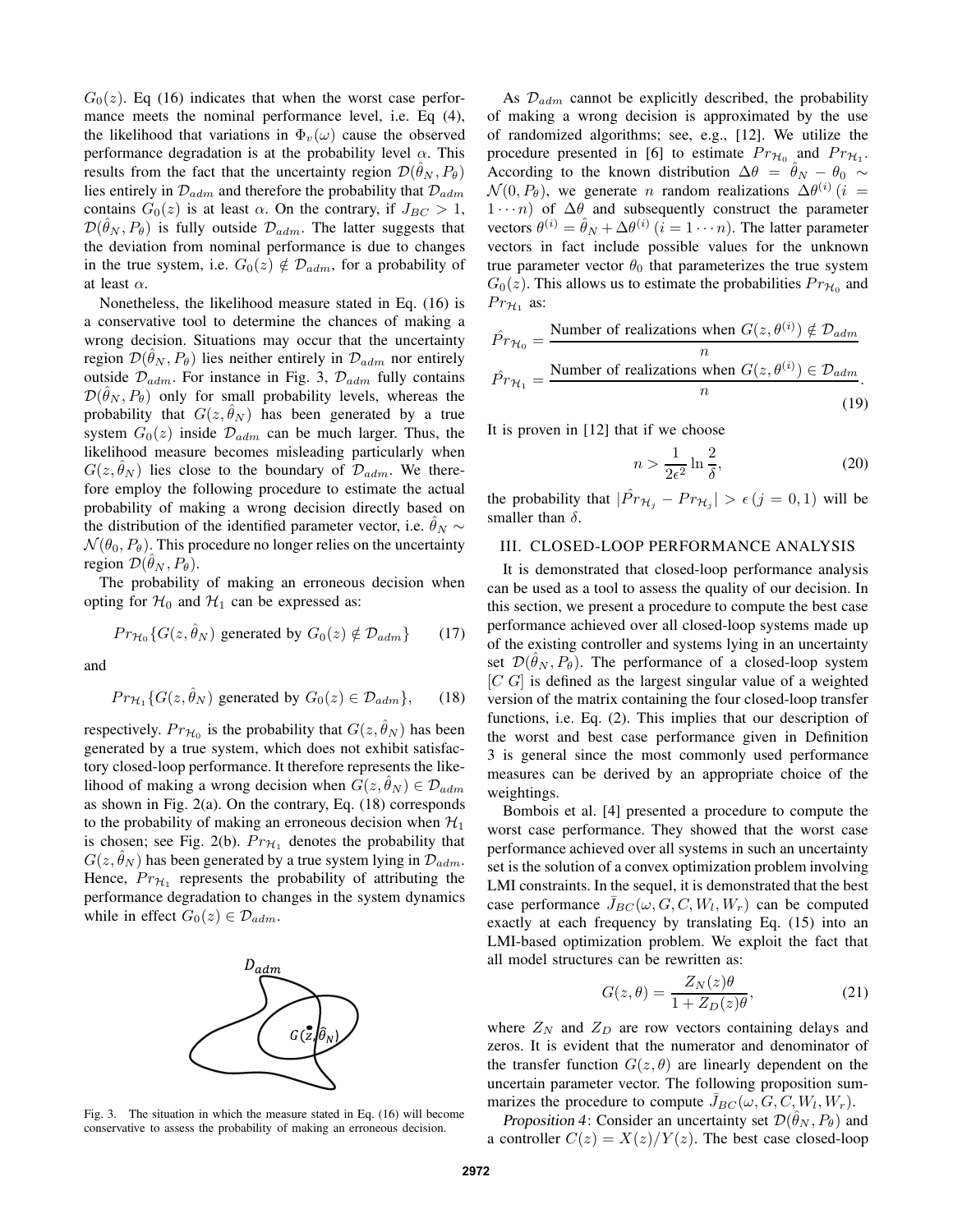performance achieved at a frequency  $\omega$  over all systems in  $\mathcal{D}(\hat{\theta}_N, P_{\theta})$  is  $\sqrt{\gamma_{opt}}$ , where  $\gamma_{opt}$  is the solution of the following convex optimization problem involving LMI constraints evaluated at the frequency  $\omega$ :

$$
\max_{\gamma,\tau} \gamma
$$
  
s.t.:  $\tau \ge 0$   

$$
\begin{pmatrix} Re(a_{11}) & Re(a_{12}) \ Re(a_{22}) \end{pmatrix} - \tau \begin{pmatrix} R & -R\hat{\theta} \\ (-R\hat{\theta})^T & \hat{\theta}^T R \hat{\theta} - 1 \end{pmatrix} < 0,
$$
  
(22)

where

$$
a_{11} = \gamma (QZ_1^* Z_1) - (Z_N^* W_{11}^* W_{11} Z_N - Z_D^* W_{12}^* W_{12} Z_D)
$$
  
\n
$$
a_{12} = \gamma (QZ_1^* Y) - W_{12}^* W_{12} Z_D^*
$$
  
\n
$$
a_{22} = \gamma (QY^* Y) - W_{12}^* W_{12}
$$
  
\n
$$
Z_1 = X Z_N + Y Z_D
$$
  
\n
$$
Q = \frac{1}{X^* W_{r1}^* W_{r1} X + Y^* W_{r2}^* W_{r2} Y}
$$
  
\n
$$
R = \frac{P_\theta^{-1}}{\chi}.
$$
\n(23)

Proof. The proof is similar to that of the worst case performance given in [4].

#### IV. NUMERICAL ILLUSTRATIONS

The performance diagnosis methodology is applied to a simulation case study. Two scenarios are considered to demonstrate the adequacy of the proposed methodology under different circumstances. We take the following Box-Jenkins system as the true system:  $y(t)$  =  $B_0(z)/F_0(z)u(t) + C_0(z)/D_0(z)e(t)$  with  $B_0(z)$  $0.36z^{-1}, F_0(z) = 1 - 0.4z^{-1}, C_0(z) = 1 + 0.6z^{-1},$  $D_0(z) = 1 + 0.1z^{-1}$ , and  $e(t)$  being a realization of a white noise process with variance  $\sigma_e^2 = 1.0$ . The control performance measure of interest is related to the sensitivity function. Hence, the filters in Eq. (3) are chosen as  $W_l(z) = diag(0, W(z))$  and  $W_r(z) = diag(0, 1)$  with  $W(z) = (0.52 - 0.46z^{-1})/(1 - 0.99z^{-1})$ . The true system is in closed-loop operation with a controller which has been devised based on the 4-block  $H_{\infty}$  control design method. Note that the nominal performance level is initially satisfied. The variance of the system output is originally 1.44.

**Scenario 1**: We alter the disturbance characteristics of the true system by changing the parameters of the noise transfer function, i.e.  $C(z) = 1 + 0.75z^{-1}$  and  $D(z) = 1 - 0.8z^{-1}$ . This results in a drastic change in the variance of the system output, i.e. 6.74. The performance diagnosis methodology is applied to verify whether it can detect the original cause of the observed deviation from nominal performance. We first identify a model of the true system by applying a white noise excitation signal with  $\sigma_r^2 = 0.1$  and measuring 500 samples of the signals  $\{u(t), y(t)\}\$  under the closed-loop operation. The signal to noise ratio is approximately equal to that of the nominal operation. This implies that the excitation signal barely disturbs the system output and therefore the identification cost is reasonably low.



(a) Closed-loop performance: Modulus of the sensitivity function



(b) Depiction of the probability of making an erroneous decision

Fig. 4. Scenario 1:  $G(z, \hat{\theta}_N) \in \mathcal{D}_{adm}$ .

It appears that the identified model lies in  $\mathcal{D}_{adm}$ . We therefore choose  $\mathcal{H}_0$  in the decision rule stated in Eq. (9), attributing the performance degradation to the changes in  $\Phi_{\nu}(\omega)$ . To assess the quality of our decision a posteriori, we analyze the worst case performance according to the likelihood measure given in Eq. (16). Fig. 4(a) shows the modulus of sensitivity functions. In fact,  $|S|$  allows us to examine the closed-loop performance at different frequencies. As can be seen, the identified as well as the true modulus of the sensitivity function is bounded by the worst and best case performance levels. It is evident that  $J_{WC}$  < 1 since the worst case modulus of the sensitivity function, i.e.  $|S_{WC}|$ , over all systems in  $\mathcal{D}(\hat{\theta}_N, P_{\theta})$  obtained for the pre-specified probability level 95% is smaller than  $|W_l^{-1}|$ . This suggests that the probability that we have opted for the correct hypothesis is at least 95%, i.e. the probability level at which  $G_0(z) \in \mathcal{D}(\hat{\theta}_N, P_\theta)$ . We also estimate the actual probability of making an erroneous decision  $\hat{Pr}_{H_0}$ . Fig. 4(b) depicts 500 realizations of the parameter vector  $\theta$  computed around  $\hat{\theta}_N$  according to the known normal distribution. This figure indicates that over 99% of the generated parameter vectors lead to a system  $G(z, \theta)$  that lies in  $\mathcal{D}_{adm}$ . Therefore, the chances that the identified model  $G(z, \hat{\theta}_N)$  has been generated by a true system outside  $\mathcal{D}_{adm}$  are in fact less